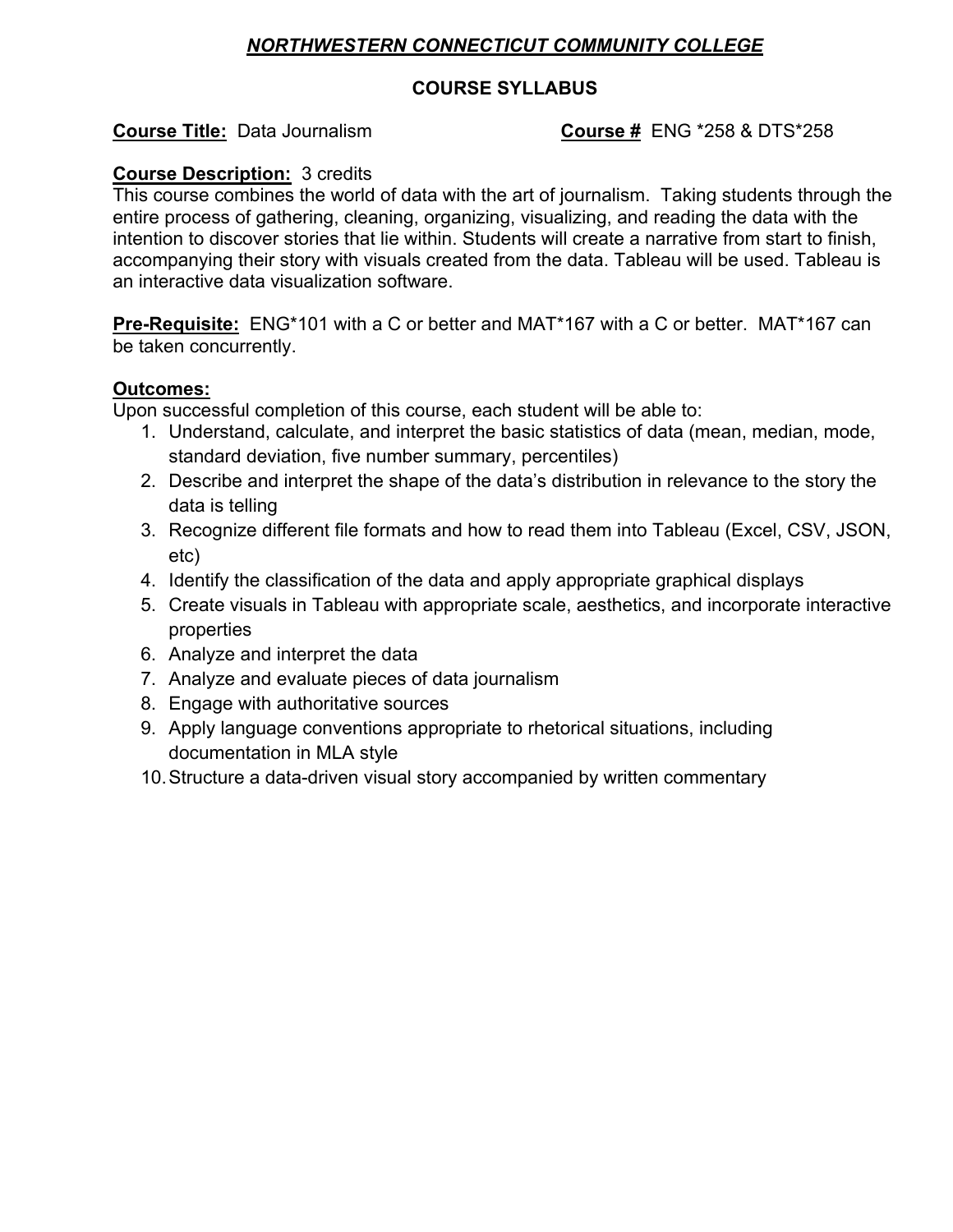# *NORTHWESTERN CONNECTICUT COMMUNITY COLLEGE*

**Course:** Data Journalism **Course Number:** ENG\*258/DTS\*258 **Communication: Office Hours:** Online via Teams

**Meeting Days/Times:** Thursdays 1:15pm – 2:36pm **Instructors:** Prof. Jay Whitaker and Prof. Crystal Wiggins

MS Teams Chat *Preferred Method* Emails imails imails in the internal end contract of the internal end cwingins@nwcc.edu

## **Text Book:**

No textbook required.

#### **Technology**

Tableau is required and free to students. Tableau is an interactive data visualization software.

**Course Schedule:** See "Course Schedule" document posted under "Syllabus & Schedule" in Blackboard menu. The Course Schedule is a quick guide to assignments, papers, final project and their due dates.

#### **Grading policy:**

The semester grade will be calculated as follows:

| 5%         |
|------------|
| 40%        |
| <b>20%</b> |
| 35%        |
|            |

**PowerPoints & Recorded Lectures:** PowerPoints and Recorded Lectures will be assigned each week under Course Content and will become viewable on Sunday nights.

**Weekly Assignments:** You will be assigned weekly assignments this semester. These assignments will be assigned in the appropriate Weekly Content Folder under Course Content in the Blackboard menu.

**Papers:** You will be assigned several papers this semester. These papers will be assigned in the appropriate Weekly Content Folder under Course Content in the Blackboard menu.

**Final Project:** Your final project will be discussed during class and more information will be found in the appropriate weekly content folder in Blackboard.

**Grades:** Grades will be kept up-to-date in the Blackboard gradebook.

**Grading** will be in accordance with the college catalog as follows:

|      | Percentages |    |           |
|------|-------------|----|-----------|
| A    | $93 - 100$  | C- | $70 - 72$ |
| А-   | $90 - 92$   | D+ | $67 - 69$ |
| B+   | 87 – 89     | Ð  | $63 - 66$ |
| B    | $83 - 87$   | D- | $60 - 62$ |
| B-   | $80 - 83$   | F  | below 60  |
| $C+$ | $77 - 79$   |    |           |